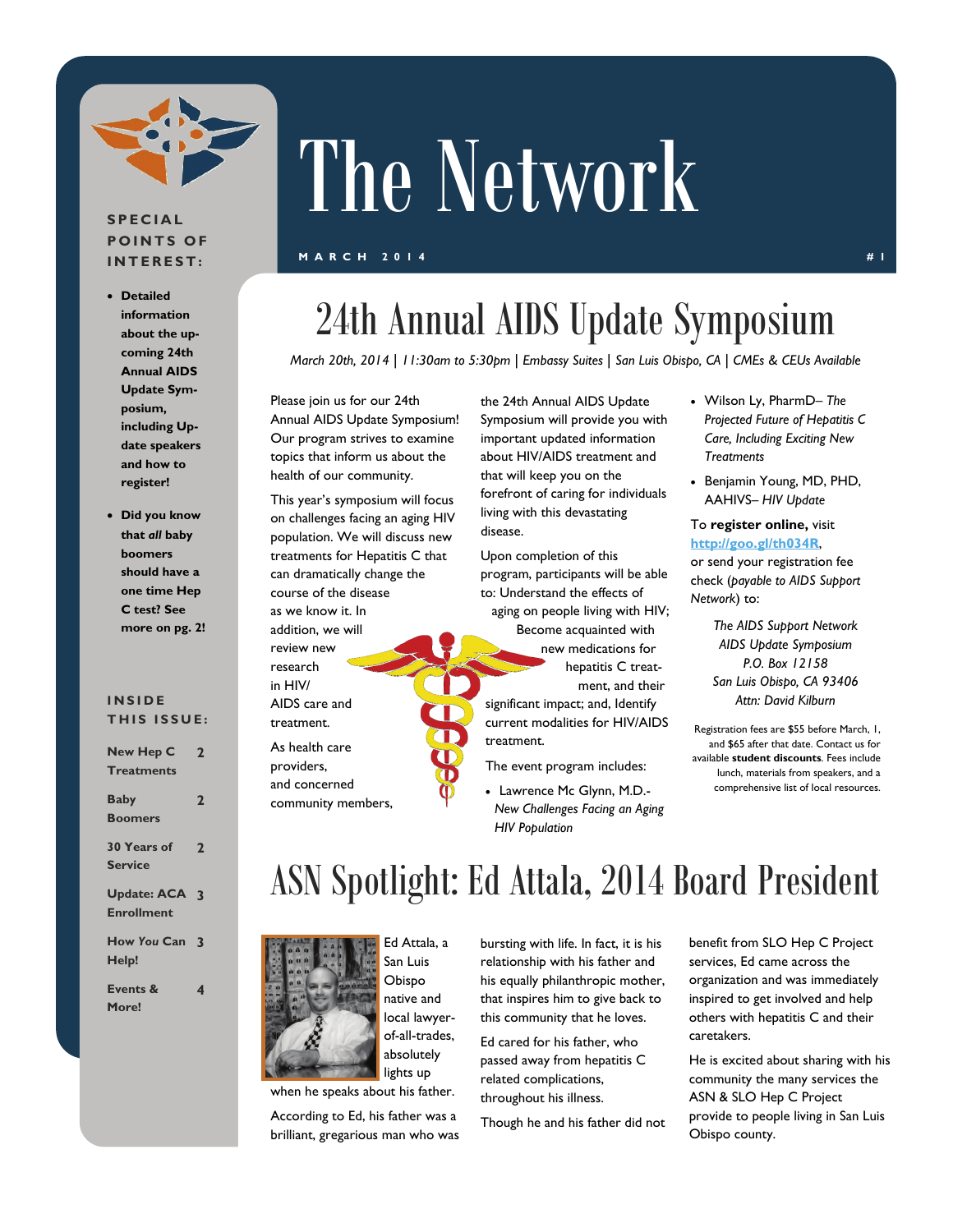#### **PAGE 2**

# FDA Approves New Hep C Treatments



December 2013 marked a major medical breakthrough when the FDA approved a much-anticipated hepatitis C drug treatment, Sovaldi (or Sofosbuvir) and Ribavirin. Sovaldi is a nucleotide analog inhibitor that blocks a protein the hepatitis C virus needs to replicate, and Ribavirin enchances those effects.

The CDC's director of the Division of Viral Hepatitis, John Ward, MD, said called Sovaldi a "landmark advance in the treatment of hepatitis C," and that the FDA's approval of Sovaldi creates "new opportunities to stop the spread of this virus and the ravages of this disease."

This new treatment option is the first to treat certain strains of hepatitis C without the addition of interferon, a drug with debilitating side effects. People taking interferon often lived with profound fatigue, depression, nausea, and diarrhea, side-effects so extreme that many hepatitis C patients had to halt their

#### treatment regimens.

Unfortunately, at a cost of over \$80,000 for a 12-week course of treatment, there remain serious barriers that remain between individuals living with hepatitis C and this life-saving treatment program.

Sovaldi's maker, Gilead Sciences, prides itself on its commitment to making drugs accessible to patients who can't afford them, and, on their website, promises help for people who can't afford the drug.

*"The CDC recommends that anyone born from 1945 through 1965 get tested for Hepatitis C."* 

### CDC: "All Baby Boomers Need to be Tested."

Of the 3 million people diagnosed with hepatitis C, about 75% of them are members of the Baby Boomer generation. It is estimated that 3 out of every 4 people with this disease are unaware that they have it, increasing the overall estimate to 12 million.

The Centers for Disease Control and Prevention (CDC) recommends that anyone born from 1945

through 1965 get tested for hepatitis C.

Though the reasons why baby boomers have high rates of infection are not completely understood, it is believed that infection might have been caused by blood that was given before universal screening of the blood supply was adopted beginning in 1992.

People with hepatitis C often have no noticeable symptoms

Celebrating 30 Years of Service

for decades, which leads to a higher likelihood of developing serious life-threatening liver disease.

Current developments in treatment can eliminate the virus and prevent this liver damage, so the quicker you get tested, the better!

Talk to your doctor or visit SLOHepC.org for information on when and where you can get tested!



For the past 30 years, the San Luis Obispo AIDS Support Network has been dedicated to providing much needed services to people in our community who live with HIV/ AIDS, and their loved ones.

The ASN provides an array of

wrap-around services including, but not limited to: our Food Pantry program, benefits counseling, health counseling, transportation, health insurance & Affordable Care Act support, housing assistance, and help in accessing dental & medical care.

In other words, if we see an unfulfilled need in our community, we will do our best to provide assistance.

Thank you, San Luis Obispo, for all of your support throughout the years! Here's to another 30 years!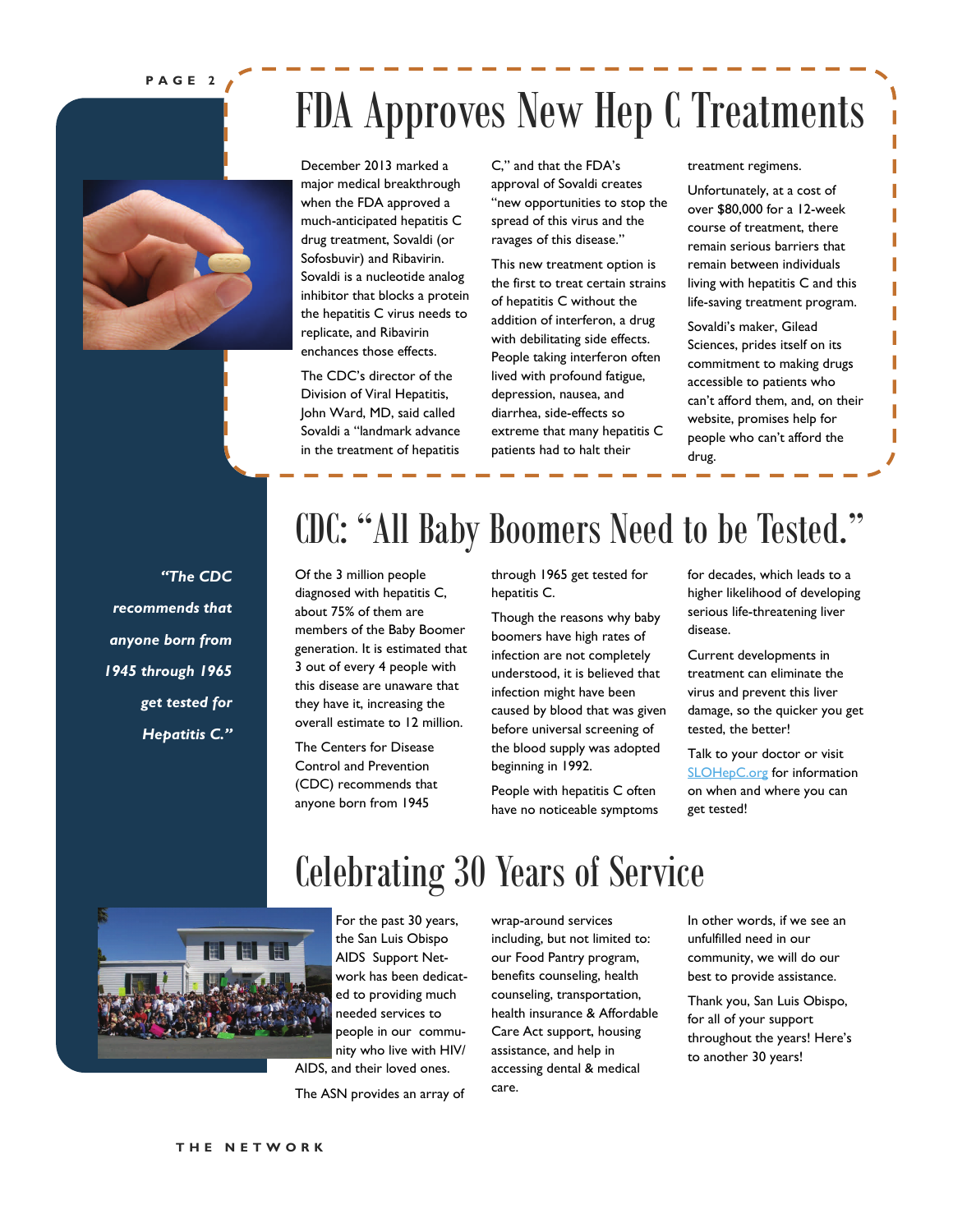### Update: The Affordable Care Act & Covered California

Covered California, the Affordable Care Act's (ACA) healthcare exchange program for California, has experienced quite a few challenges in these initial months. From website crashes to database mishaps, it has certainly been a struggle keeping this invaluable program up and running.

Compared to the benefits this program creates, however, these annoyances are somewhat minor, and temporary.

My colleagues here at the ASN have become in-house experts on navigating the Covered California system, and, as an observer, I have seen the incredible benefits that this program has to offer.

One of the ASN's certified enrollment counselors (CECs), Elena, has expressed to me that, on more than one occasion, individuals she has successfully assisted in their enrollment have never experienced health insurance before in their lives. They were only able to access this basic human benefit through the ACA.

Another CEC, who is also our executive director, David, told me a story about a family of five who came in to sign-up for health insurance together. Once all of their benefits and subsidies were calculated, this family is paying only \$200 per month, total. And



their plan is not basic.

It is well worth the time and effort to enroll in Covered California, and it's not too late!

Open enrollment lasts until March 31st, so call us now and make an appointment! **(805-781-3660)** 

Enrollment appointments with ASN CECs tend to last between 15-30 minutes, though we will stay with you until you are done. Making the appointment requires no commitment from you. It is just an opportunity to allow us to help uncover what is possible for you!

Remember, the enrollment period, or the window of time to enroll, ends on March 31st, and the next period does

not begin until October.

However, there are certain exceptions to that rule.

For example, individuals who qualify for Medi-Cal, or Cen-Cal here on the Central Coast, can sign up throughout the year. There is no

enrollment period for that program. Also, there are certain

life-changing events that will make it possible to enroll in Covered California outside of the official enrollment period. Examples of qualifying life events are getting married, getting divorced, having a child, moving to a new state, or experiencing a significant change in your income.

The excellent CECs here at the ASN are culturally competent and motivated to help you acquire the best healthcare plan available for you, at the lowest cost possible. Whether you are a student, a retiree, or anyone in-between, we welcome all SLO County residents to call for some personalized help.

*"Open enrollment lasts until March 31st, so call us now and make an appointment!" (805-781-3660)*

*Your support and the support of local community members and businesses are vital to our continuing ability to provide comprehensive services to our growing number of clients. There are many ways that you can make a generous donation!* 

- **Money**: ALL MONEY DONATED TO THE ASN IS TAX DEDUCTABLE & REMAINS IN THIS COMMUNITY to help SLO County residents in their struggle with HIV/AIDS and/or Hep C.
- **Time**: One of the most important ways our community supports this agency is through the gift of time. Our Volunteer Program creates opportunities to directly assist clients and staff!
- **Food**: ASN's Food Panty is always in need of the basics. If you would like to hold a food drive, or donate food directly, we have a list of suggestions for you!

*You will make a difference! Contact us, or visit [ASN.org](http://www.asn.org/), for more details!* 

You Can Make a Difference!